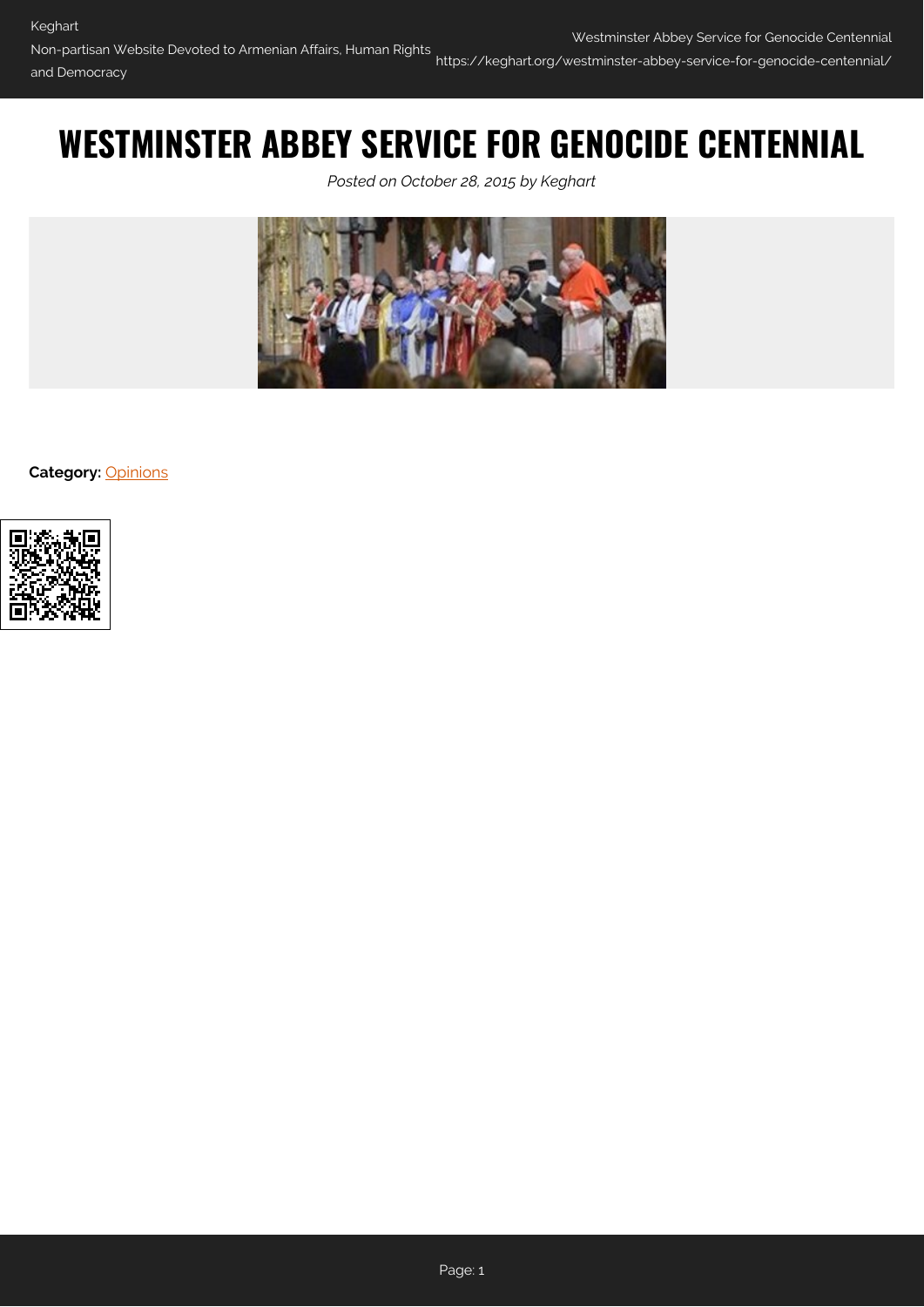# **Assadour Guzelian**, London UK, 28 October 2015

On the evening of Oct. 28, 2015, an unprecedented ecumenical church service of historical importance took place at the Westminster Abbey, one of the most revered Christian churches in the world. The service was dedicated to the memory of the Armenian Genocide martyrs.

 $\pmb{\times}$ 

The event was unique, given that no such ecumenical service commemorating the Armenian Genocide had taken place in the U.K. The service also had great historical importance.

# **Assadour Guzelian**, London UK, 28 October 2015

On the evening of Oct. 28, 2015, an unprecedented ecumenical church service of historical importance took place at the Westminster Abbey, one of the most revered Christian churches in the world. The service was dedicated to the memory of the Armenian Genocide martyrs.

 $\pmb{\times}$ 

The event was unique, given that no such ecumenical service commemorating the Armenian Genocide had taken place in the U.K. The service also had great historical importance.

More than 2,000 people attended, among them Prince Charles, representing the Royal Family; Serj Sargsyan, President of the Republic of Armenia, the Armenian delegation representing the Government of Armenia; the mayor of Westminster; representatives of the Government and the Parliament; ambassadors and diplomats; bishops and prelates of the Anglican, Catholic and Orthodox churches; Armenians living in the U.K., as well as representatives of Armenian communities worldwide.

Westminster Abbey is the most important church in the United Kingdom. Most of the events and functions of national and international importance take place there, including coronations, royal weddings, burials and requiems for important persons. It is also used to mark great historical events. There could not have been a better place to commemorate the memory of the martyrs of the Genocide in a dignified manner.

The event was organized and sponsored by Dr. Armen Sarkissian, former Prime Minister and current Ambassador of the Republic of Armenia to the Court of St James'. He belongs to the generation whose parents, grandparents and great-grandparents survived the Genocide. For him, as for so many others, the service - besides having a pure religious and political meaning – was a moral and emotional necessity, a purification of the soul.

Anglican and Armenian ecclesiasts recited prayers and read passages from the Bible. The hymns were sung by the choir of St. Yeghishe Armenian Church.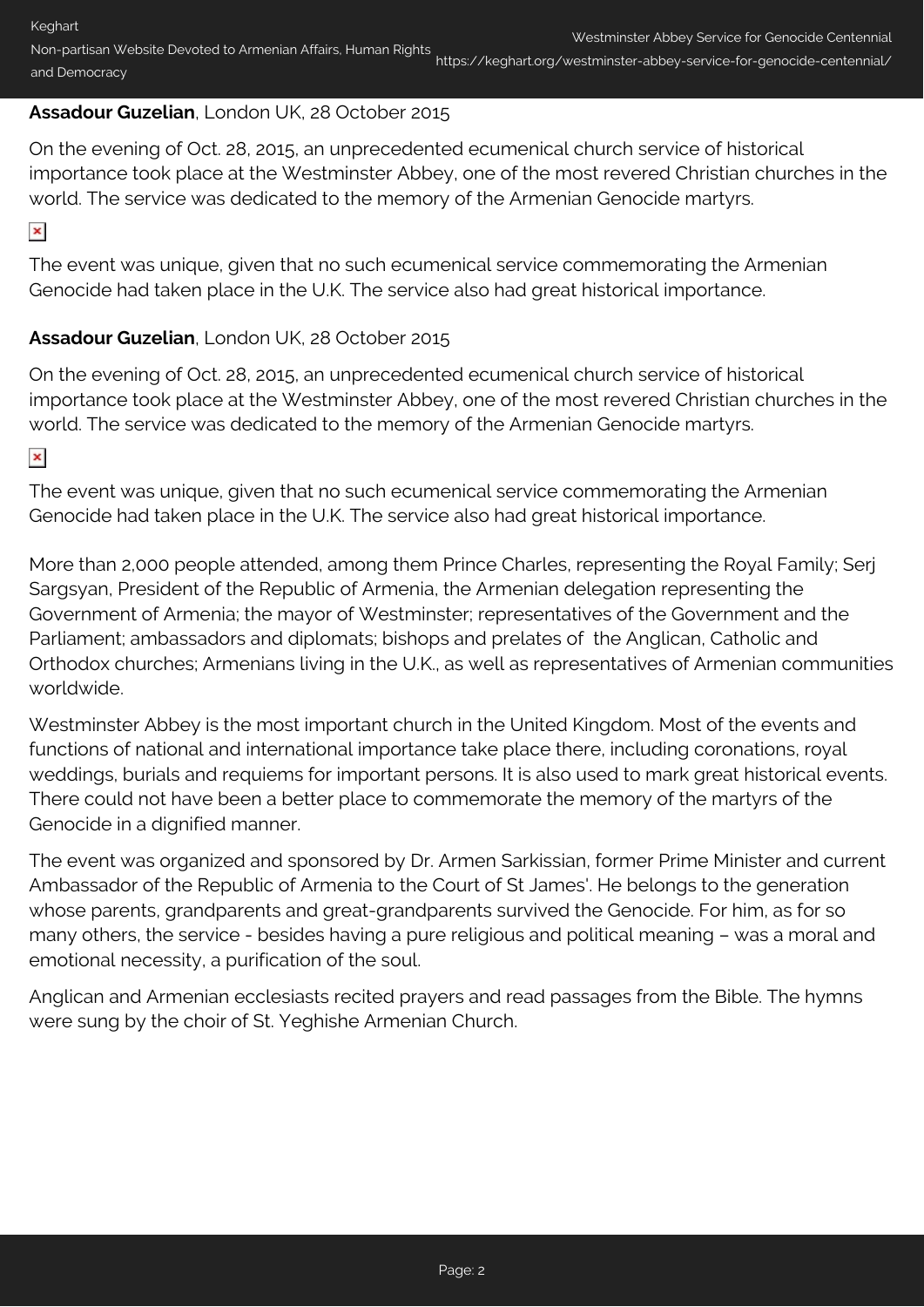Non-partisan Website Devoted to Armenian Affairs, Human Rights and Democracy

In his sermon the Dean of Westminster Abbey, John Hall, referred to the story of Cain, who killed his brother Abel. Drawing a parallel, he mentioned victims of the Armenian Genocide, who lost their lives at the hands of criminals, whose hearts were filled with hatred. Recalling the newly sanctified martyrs of the Armenian Genocide, the Dean asked for their prayers and blessings for the salvation of our souls.

 $\pmb{\times}$ 

The representative of the Archbishop of Canterbury, the Bishop of London and pastor of the Royal Family, His Grace Lord Richard Charters, delivered a sermon befitting the occasion followed by the hymn dedicated to the memory of the martyrs of the Armenian Genocide.

Prayers were read by the children of Genocide survivors: Assadour Guzelian, Shake Major-Tchilingirian, Elen Adamyan and Ambassador Armen Sarkissian. Prayers were also read by pastors Christopher Shots, Vernon White and Baroness Caroline Cox.

The service was concluded when His Holiness Karekin II delivered his message, prayers and blessings, followed by the patriarchal hymn, the national anthems of Armenia and the United Kingdom.

This ecumenical service marked the befitting conclusion of all the events organzsed world-wide during 2015 to commemorate the Centennial of the Armenian Genocide. One could also add that after 28th October, the question of the recognition of the Armenian Genocide will start a new phase in the U.K.

\*\*\*\*\*\*

# **Charitable Gala Evening at Bukingham Palace**

"The Saving of Dumfries House" & "Yerevan My Love"

 $\pmb{\times}$ 

**(L-R) Mrs. N. Sarkissian, Ambassador Dr. A. Sarkissian, HRH the Duchess of Cornwall, HRH the Prince of Wales, His Excellency Serzh Sargsian, Catholicos Karekin II Photo taken during the first "Yerevan My Love" Gala Evening**

# **Assadour Guzelian,** 27 October 2015

HRH the Prince of Wales and Armen Sarkissian have been working to support two important charitable projects—Dumfries House in South West Scotland and Yerevan My Love, a heritage-led regeneration project in Armenia.

This year a special event took place at Buckingham Palace on 27th October 2015. HRH Prince Charles hosted a charitable Gala Evening for the benefit of British-Armenian charitable projects. The Gala Evening was attended by many dignitaries, including President of Armenia Mr. Serj Sargsyan, His Holiness Karekin II Catholicos and Supreme Patriarch of All Armenians.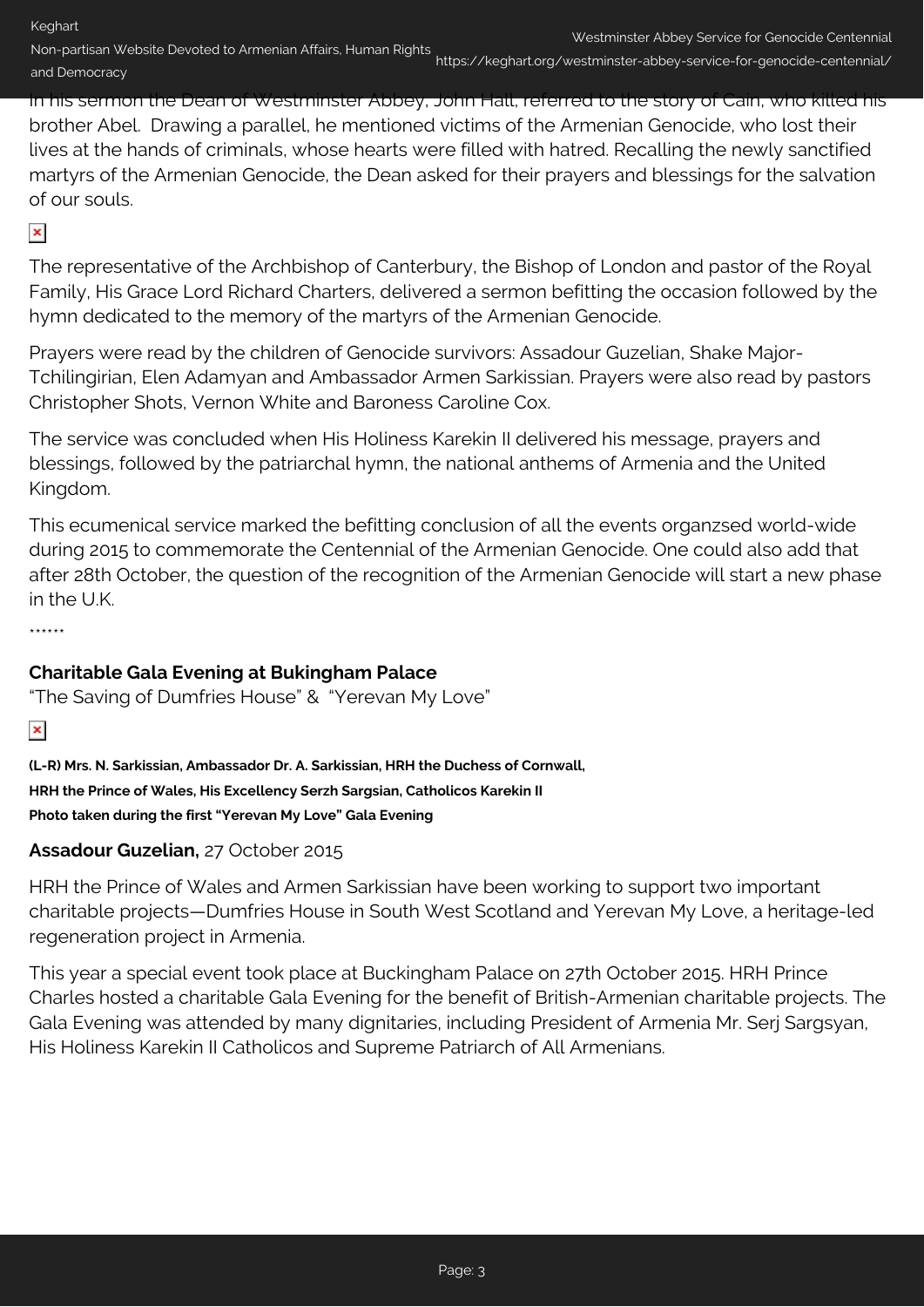The Gala Evening started at 6.30 pm with a reception followed at 8 pm by a special concert by the world famous Mariinsky Theatre Orchestra from St. Petersburg (1), conducted by Maestro Valery Gergiev (2). The Orchestra performed Debussy's Prelude a l'apres midi d'un faune, which Maestro Gergiev dedicated to the memory of Contessa Yoko Nagae Ceschina (5 April 1932 – 10 January 2015), a noted patroness of classical music. She was born in Japan and long-time lived in Italy.

Tchaikovsky's Rococo Variations was breathtakingly performed by the orchestra and young soloist (cellist) Narek Hakhnazaryan (3), 1st Prize Gold Medal winner of XIV International Tchaikovsky Completion, 2011. Before performing his next piece Krunk (Crane, a migrating bird), Hakhnazaryan gave a brief background of the sad song, which reflects the nostalgic feelings of an Armenian away from his homeland! Narek's performance could only be described as mesmerising!

Accompanied by the orchestra the Grand Prix winner of XV International Tchaikovsky Competition, July 2015, Mongolian baritone Ariunbaatar Ganbaatar (4) brilliantly sang Tchaikovsky's Yeletsky's aria from Queen of Spades.

After Verdi's Overture to La Forza del destino and Wagner's Prelude to Lohengrin, Act I, masterfully performed by Mariinsky Theatre Orchestra under the magical baton of Maestro Valery Gergiev, the artistic part of the evening concluded.

In his speech Dr. Armen Sarkissian thanked HRH Prince Charles for his untiring efforts and dedication to both The Saving of Dumfries House (5) and Yerevan My Love (6) projects. He also thanked everyone attending the Gala Evening for their generous donations.

In his turn HRH Prince Charles expressed his gratitude to Dr. Armen Sarkissian and all the benefactors, particularly Haik and Elza Didizian and Vatche and Tamar Manoukian.

After His Holiness Catholicos of All Armenians blessed the tables, participants to the Gala Evening enjoyed a delicious 3 course meal.